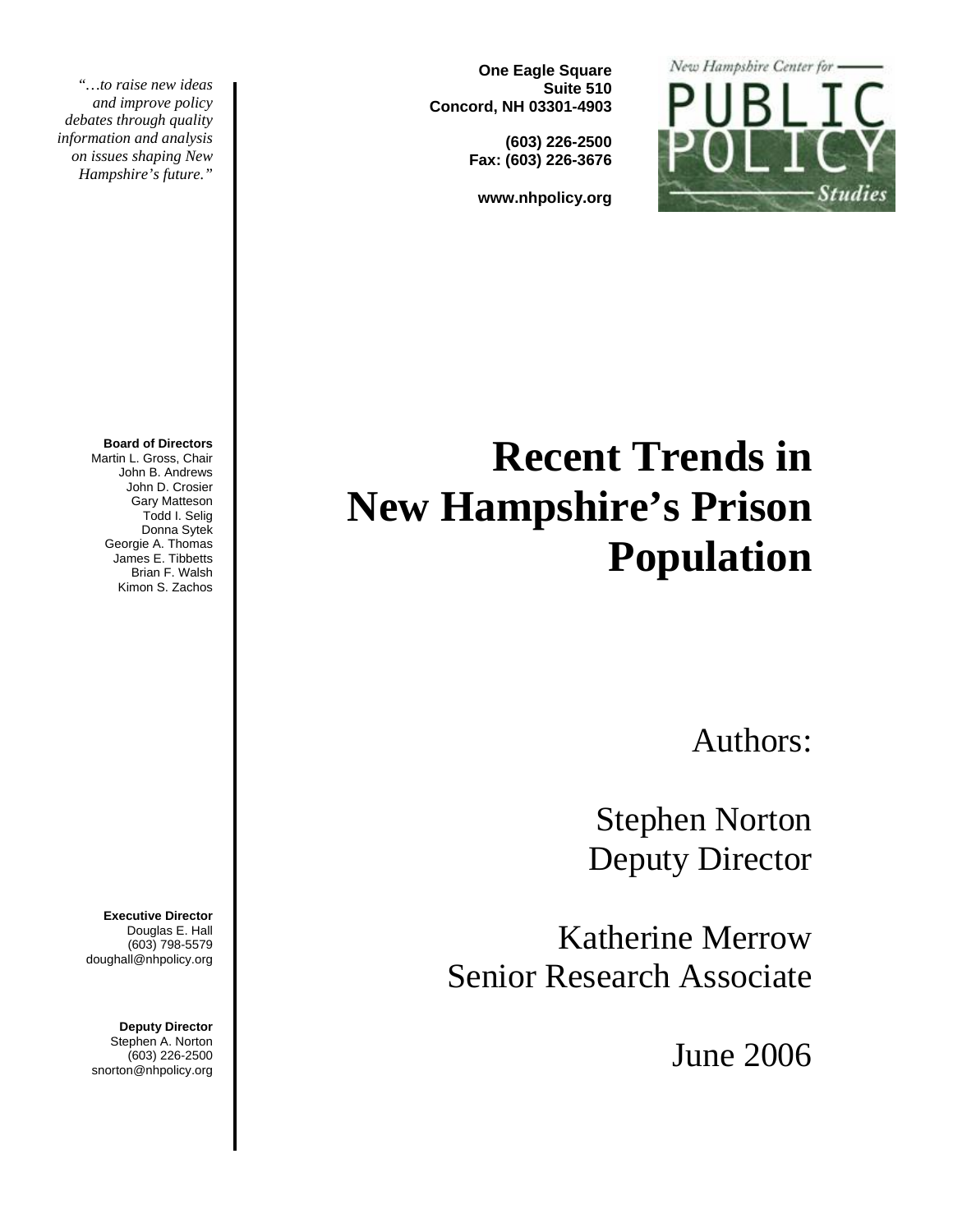#### **Contents**

## **Figures**

| Figure 3: Women's prison population declined by six percent from FY 2001 to 2005 7          |  |
|---------------------------------------------------------------------------------------------|--|
| Figure 4: Female parole violators as a percent of state-sentenced admissions increasing . 8 |  |
| Figure 5: Increase in NH prison population far exceeds increase in violent crime  10        |  |
| Figure 6: Sentencing to the Academy decreased slightly from 2002 to 2005                    |  |
| Figure 7: Utilization of state prison and the Academy varies widely by county 12            |  |
| Figure 8: An increasing percentage of state prison inmates are over the age of 40  14       |  |
| Figure 9: The percentage of prisoners who are elderly has doubled in 10 years 15            |  |

#### **Tables**

Table 1: Admission of parole violators increased by 36 percent from 1998 to 2005......... 5 Table 2: County admissions decreased as state-sentenced female offenders increased ..... 8

## **Acknowledgements**

The Center acknowledges the ready cooperation and assistance of the Department of Corrections in the preparation of this report. The Department has made every effort to provide the data for this report.

This work was funded entirely from unrestricted donations and contributions from benefactors and subscribers.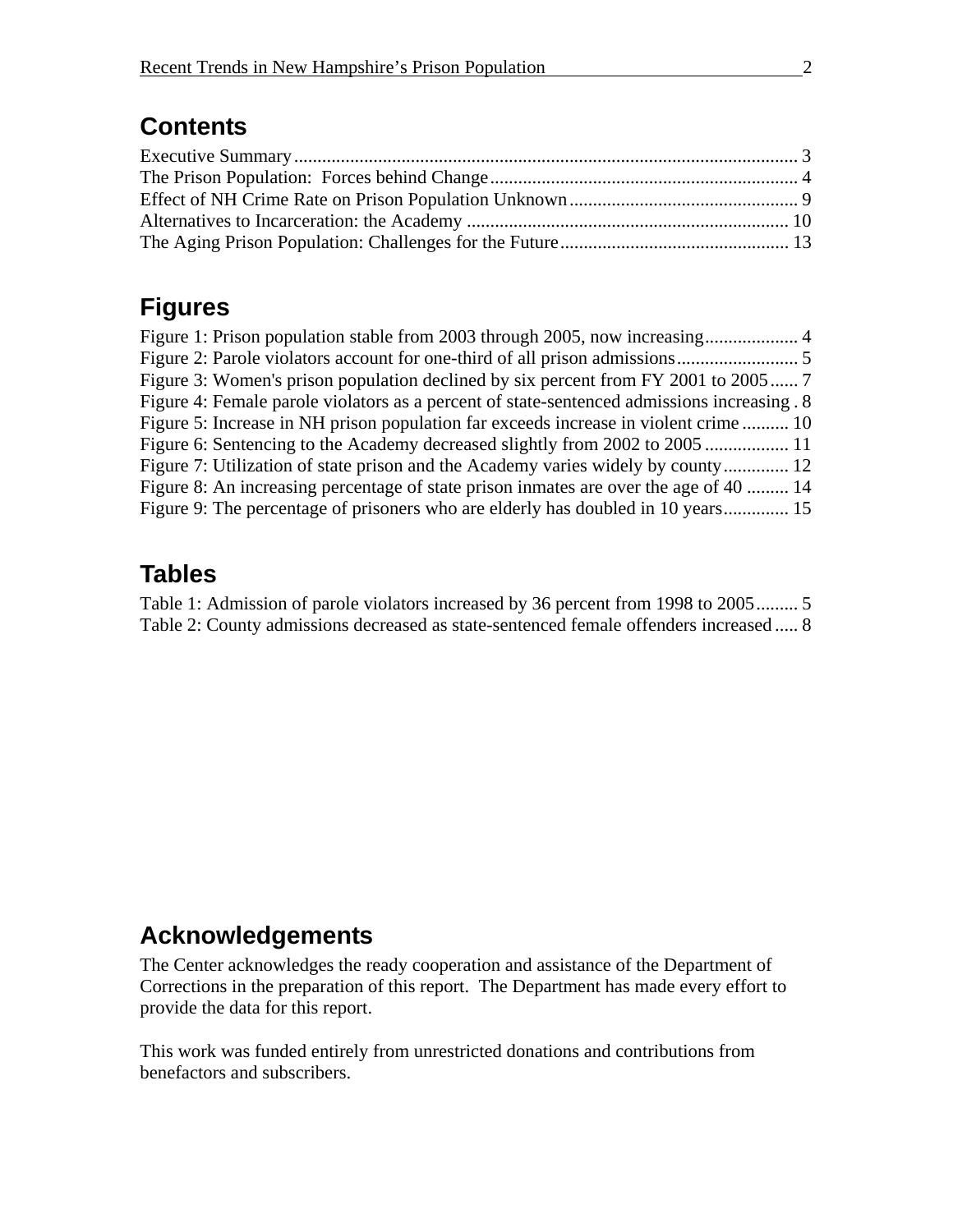## **Executive Summary**

After two decades of steady growth, New Hampshire's prison population stabilized from July 2002 to November 2005, then began to increase again. The population hit a new high of 2,583 at the end of April 2006. It is unknown whether this increase will be shortlived or the beginning of a new upward trend.

Admissions to the prisons are still being driven primarily by offenders known to the system—parole violators—and not by new crimes, continuing a trend established over the past decade in New Hampshire and across the country. National crime rates are declining while the prison population has continued to increase.

This paper looks more closely at these and other trends in an effort to inform discussions about future corrections policy and spending. The major trends are:

- The number of offenders admitted to prison for new crimes dropped by 12 percent from 2002 to 2005, while those re-incarcerated for parole violations increased by 10 percent.
- The population of the women's prison declined slightly between FY 2002 and 2005, with a decrease in admissions from the counties and an increase in admissions of women serving prison sentences.
- The use of the Academy alternative sentencing program declined between 2002 and 2005, even as policy makers recommended increasing its use.
- The prison population is getting older. The percent of the population over the age of 61 has doubled over the past 10 years.

These trends raise several questions:

- How should the relatively stable prison population over the past three years affect discussions of possible Berlin prison expansion?
- Given that recidivism is the main factor driving prison admissions, how can the Department of Corrections (DOC) meet short-term budget constraints without continuing to eliminate programs designed to foster long-term rehabilitation?
- Why is sentencing to the Academy decreasing, and how can policy makers at the state and local levels work with the judiciary and DOC to support appropriate, cost-effective alternative sentencing, either through the Academy or other programs?
- What would it cost New Hampshire to support a long-term investment in programs proven to reduce recidivism, including alternative sentencing options, and how should the state balance the need for these investments with recent requests for facility expansion and improvements?

The Center will continue to inform discussion of these and other questions as policy makers confront the costs of maintaining an aging and expanding prison population.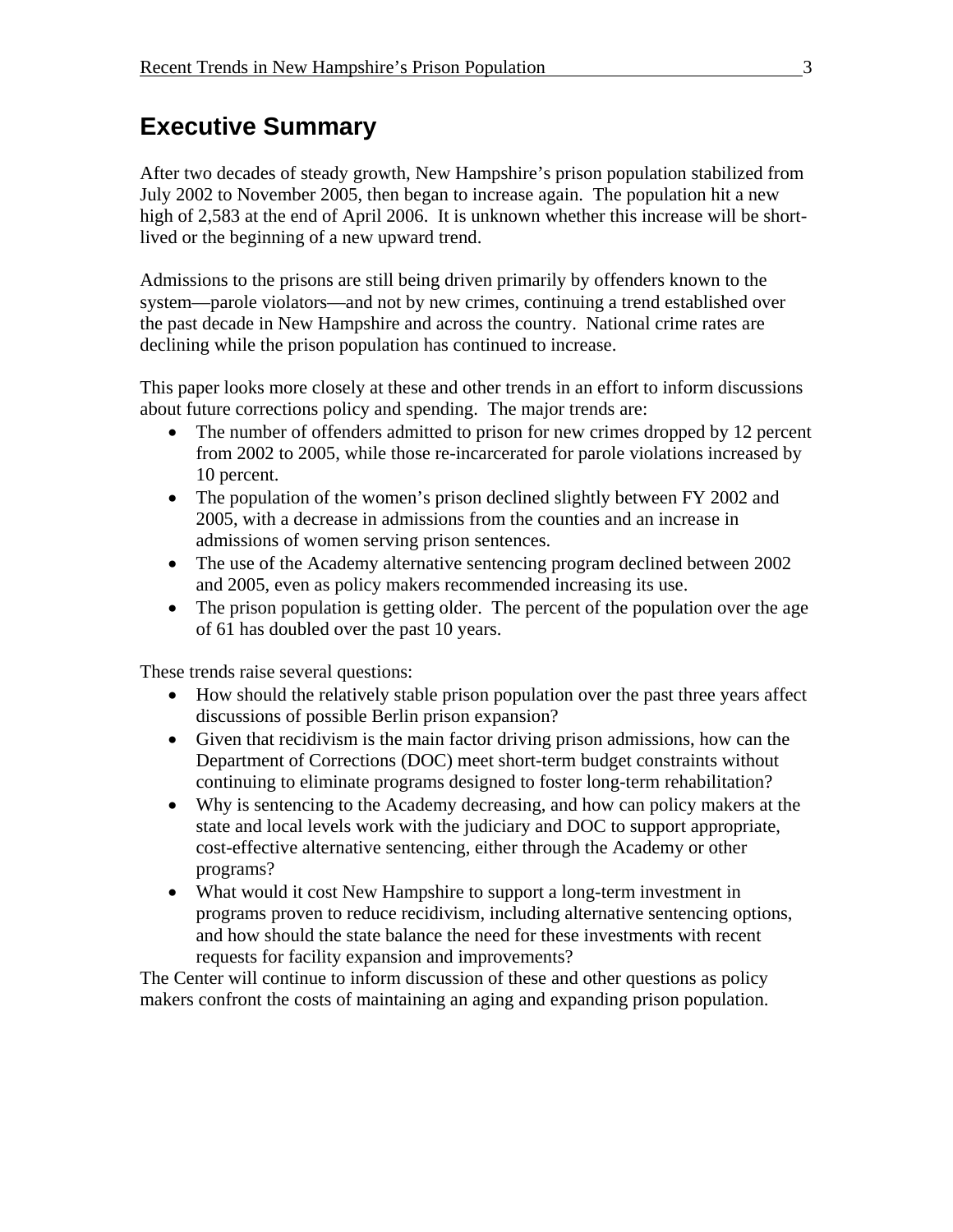# **The Prison Population: Forces behind Change**

The prison population peaked in August 2002, declined slightly in 2004 and remained essentially static until November 2005, when it began to increase again (Figure 1). Incarceration for non-violent offenses and drug crimes changed at a pace similar to that of the overall prison population, while incarceration for violent offenses increased. The overall distribution of the prison population by type of conviction has not changed significantly since July of 1997.



**Figure 1: Prison population stable from 2003 through 2005, now increasing** 

As Table 1 illustrates, Admissions to the prison peaked in FY 2000, and have slowly declined since then. This pattern holds regardless of the type of admission, with the exception of parole violators. Admissions from the secure psychiatric unit declined most precipitously, followed by admissions from other jurisdictions, and probation violators. Admissions for new crimes peaked in FY 2002, and decreased by almost 12 percent between 2002 and 2005.

Contrast these reductions with the changes in admissions for parole violations. Since 1998, admissions of parole violators have increased by 36 percent. As shown in Table 1, in FY 2005 alone the DOC and Parole Board admitted 445 individuals for parole violations. Without this increase in parole violation admissions to the prison would have declined by almost nine percent from 1998 to 2005. Using the average time served of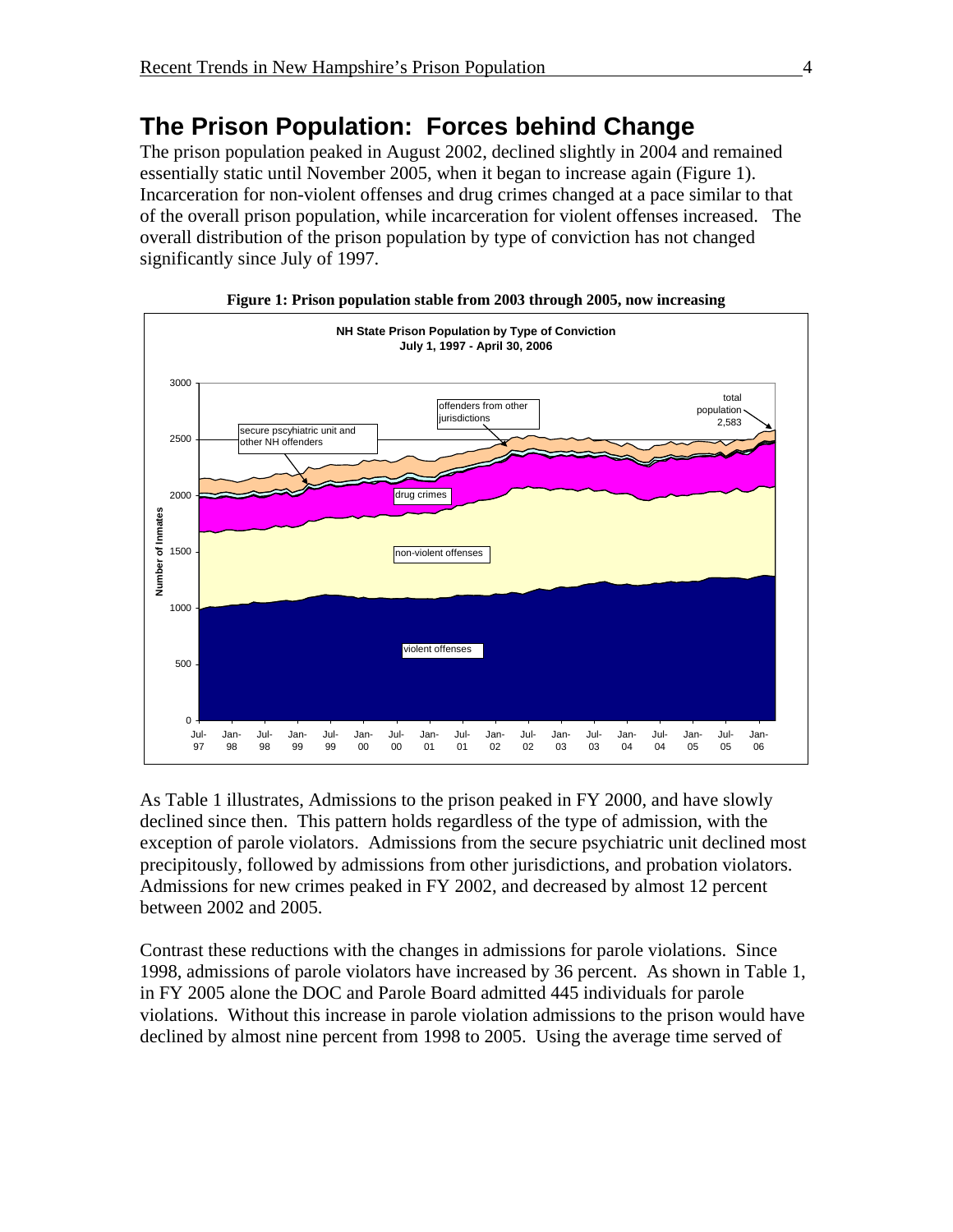2.78 years,<sup>1</sup> a nine percent decrease in admissions could reduce prison time served by approximately 328 "inmate-years," at a potential savings of \$4.9 million in marginal costs and reduced staffing costs.<sup>2</sup>

| Total Admissions to NH State Prison by Type FY 98 - FY 05 |            |           |                  |        |                      |            |  |  |  |  |
|-----------------------------------------------------------|------------|-----------|------------------|--------|----------------------|------------|--|--|--|--|
|                                                           | <b>New</b> |           |                  | Secure |                      |            |  |  |  |  |
|                                                           | <b>NH</b>  | Parole    | <b>Probation</b> | Psych  | Other                | Total      |  |  |  |  |
|                                                           | Crimes     | Violators | <b>Violators</b> | Unit   | <b>Jurisdictions</b> | Admissions |  |  |  |  |
| <b>FY98</b>                                               | 528        | 327       | 118              | 89     | 371                  | 1433       |  |  |  |  |
| <b>FY99</b>                                               | 511        | 368       | 162              | 85     | 457                  | 1583       |  |  |  |  |
| <b>FY00</b>                                               | 527        | 355       | 145              | 93     | 500                  | 1620       |  |  |  |  |
| <b>FY01</b>                                               | 599        | 347       | 171              | 81     | 415                  | 1613       |  |  |  |  |
| <b>FY02</b>                                               | 656        | 405       | 104              | 89     | 276                  | 1530       |  |  |  |  |
| FY03                                                      | 576        | 387       | 148              | 72     | 237                  | 1420       |  |  |  |  |
| <b>FY04</b>                                               | 544        | 429       | 91               | 23     | 264                  | 1351       |  |  |  |  |
| <b>FY05</b>                                               | 578        | 445       | 114              | 28     | 264                  | 1429       |  |  |  |  |
| Percent Change (98-2005)                                  | 9%         | 36%       | $-3%$            | $-69%$ | -29%                 | 0%         |  |  |  |  |

**Table 1: Admission of parole violators increased by 36 percent from 1998 to 2005** 

As Figure 2 shows, parole violators as a share of total prison admissions have increased from less than one-quarter of admissions in FY 1998 to almost one-third of all admissions in FY 2005.



**Figure 2: Parole violators account for one-third of all prison admissions** 

 $1$  This is the average length of stay for sentenced inmates as reported in DOC's governor's reports; based on the monthly averages from November 2005 through March 2006.

 $2^2$  This calculation assumes the state would save marginal costs, such as food, clothing and medical care, plus some correctional officer staffing costs. The Center used 2002 savings estimates of \$5,791 in marginal costs and \$9,143 in supervision costs; full documentation of assumptions can be found in *Under the Influence, Part 2* at www.nhpolicy.org.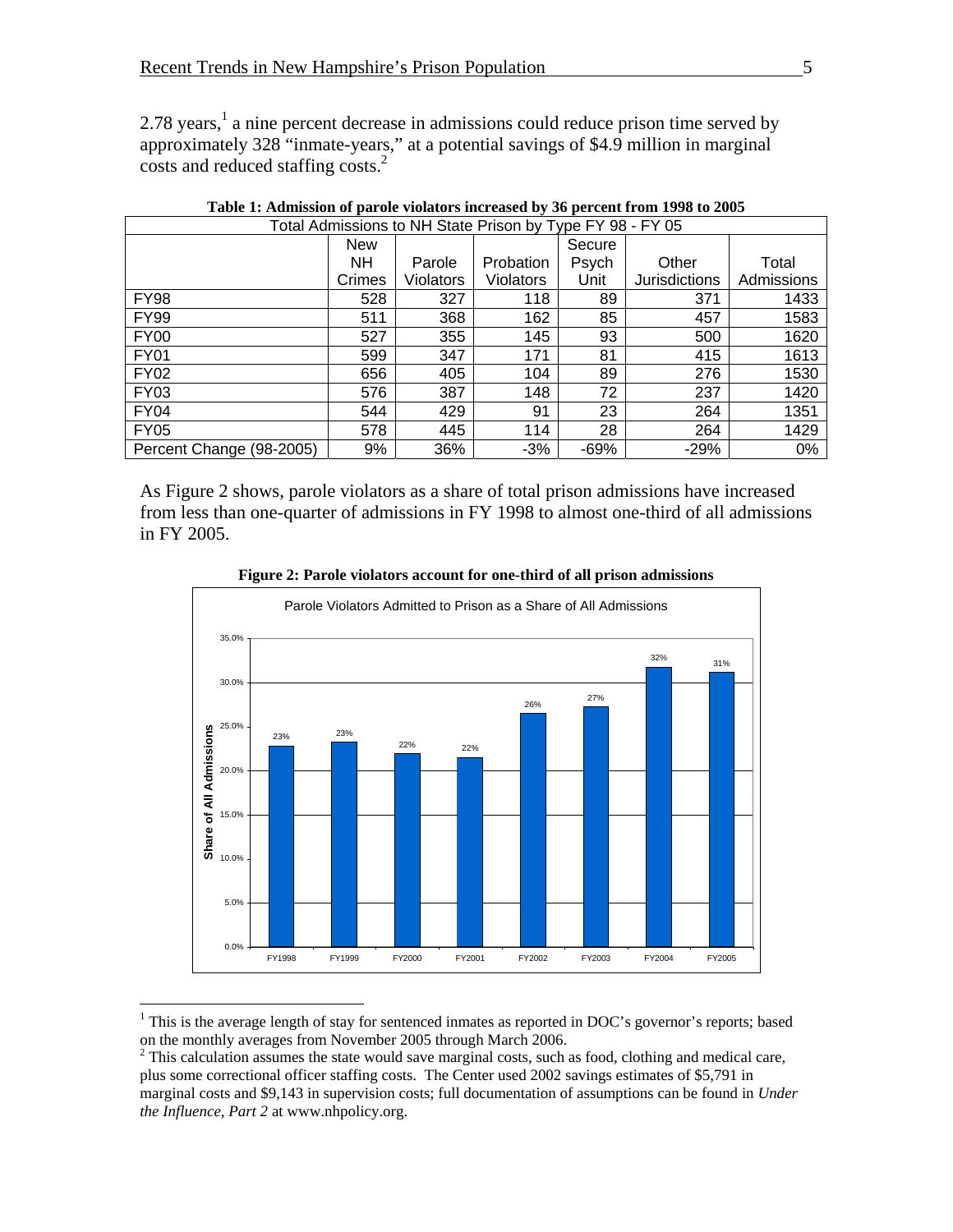Parole revocation is the main factor driving prison admissions, and most revocations are not due to new crimes. In 2002, 13 percent of revocations were for new felonies, 21 percent were for misdemeanors, and 66 percent were for technical violations.<sup>3</sup>

The high number of parole violator admissions is evident in the recently-completed DOC study of prison recidivism, which found 44 percent of all released inmates return to prison within about three years, and 52 percent of those paroled return.<sup>4</sup> These rates are consistent with the Center's 2003 recidivism study which tracked only non-violent, firsttime prisoners and found a slightly lower return rate of 37 percent.<sup>5</sup>

#### **Women and NH's Prisons**

Of the state's total inmate population, only six percent are women. Although women represent a small subset, a recent study of the women's prison underscored the importance of understanding the needs of this population in order to provide effective rehabilitation, and pointed to the current inadequacies in programming for female offenders.6 The Center has begun to analyze data on female inmates in an effort to understand trends among women prisoners specifically to inform discussions about the needs of this population.

Like the overall prison population, the female inmate population has increased dramatically in recent decades, though at an even faster pace. The female prison population grew from a total of two sentenced offenders in 1977 to 119 offenders in 2004, the third-fastest rate of growth in the country.<sup>7</sup> In spite of this increase, the rate of incarceration of women in New Hampshire is the fourth-lowest in the country, at 18 prisoners per 100,000 women in 2004.<sup>8</sup> Other New England states also have relatively low rates of female incarceration.

Although the female prison population has been increasing over the past two decades, the population decreased between 2001 and 2005, as shown in

<sup>&</sup>lt;sup>3</sup> These percentages are based on 2002 data provided by the NH Parole Board; the Parole Board has been unable to provide more recent data to update this analysis.

<sup>&</sup>lt;sup>4</sup> Joan Schwartz, Ph.D., NH DOC, *Recidivism in New Hampshire*, forthcoming in 2006.

<sup>&</sup>lt;sup>5</sup> The Center tracked offenders for three years and nine months; see Katherine Merrow and Richard Minard, *Under the Influence Part 2*, February 2003, available at www.nhpolicy.org.

<sup>&</sup>lt;sup>6</sup> See *Double Jeopardy: A Report on Training and Educational Programs for New Hampshire's Female Offenders, NH Commission on the Status of Women*, December 2004. 7

 $7$  These numbers are based on data reported by the Bureau of Justice Statistics, as reported by Natasha Frost in The Punitiveness Report, *Hard Hit: The Growth in the Imprisonment of Women, 1977 – 2004*, Institute on Women and Criminal Justice and the Women's Prison Association, May 2006, available online at www.wpaonline.org.

<sup>8</sup> Ibid.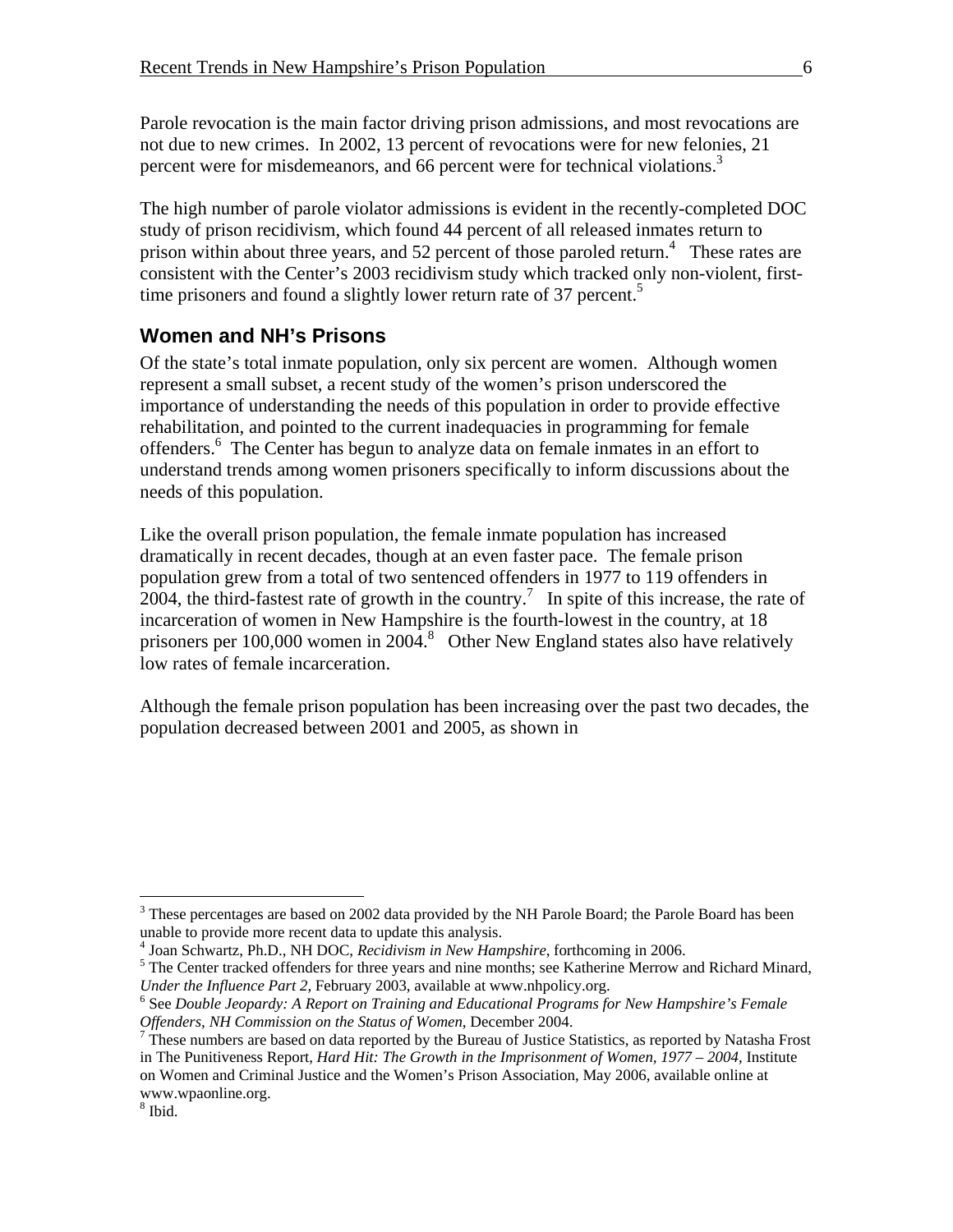Figure  $3.9$  The recent decline in population is consistent with trends in other New England states, but contrasts with increases seen in other regions of the U.S.<sup>10</sup>

<sup>&</sup>lt;sup>9</sup> Population data from DOC Annual Reports, except 2006 data was provided by Lee Cormier of DOC.

<sup>10</sup> Natasha Frost, *Hard Hit: The Growth in the Imprisonment of Women*, see footnote 7*.*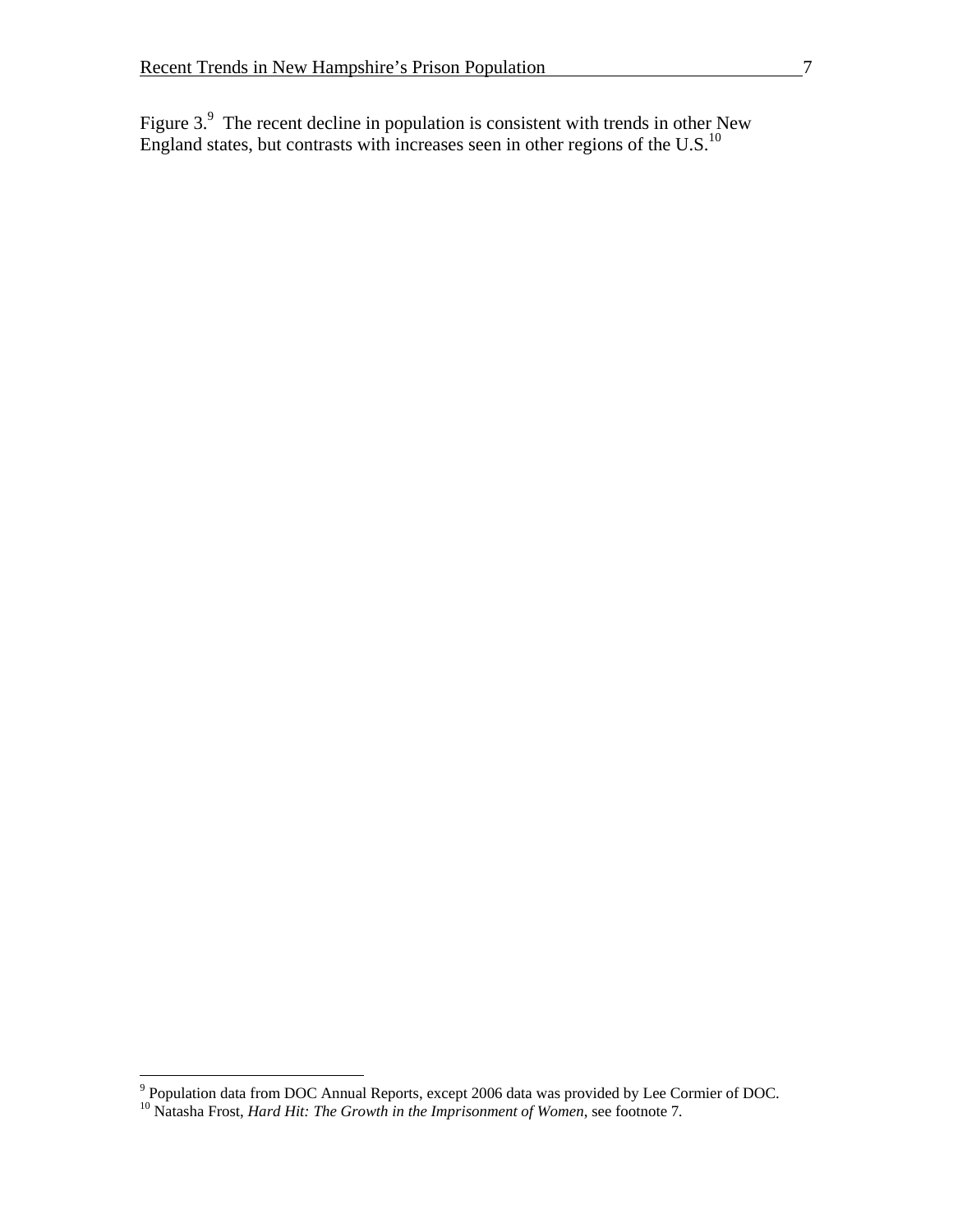

**Figure 3: Women's prison population declined by six percent from FY 2001 to 2005** 

One potential explanation for the recent changes in growth is the reduction in admissions from county facilities. The women's prison has traditionally housed inmates for some counties, but this practice has lessened as state-sentenced admissions have increased and more counties have built or found other facilities to house their female offenders.<sup>11</sup> As shown in Table 2, admissions to prison from other jurisdictions decreased by 83 percent while state-sentenced admissions increased by 61 percent between 1997 and 2005.<sup>12</sup> Parole violator admissions increased by almost 200 percent. Although total admissions decreased by over 50 percent, the inmate population actually *increased* slightly during this period, because state-sentenced inmates serve longer sentences than county inmates.

1

 $11$  Merrimack County now houses its own female offenders in its new house of correction; other counties have made other arrangements for their female offenders.

<sup>&</sup>lt;sup>12</sup> These data are based on the Center's analysis of DOC data provided to the Center in May 2006.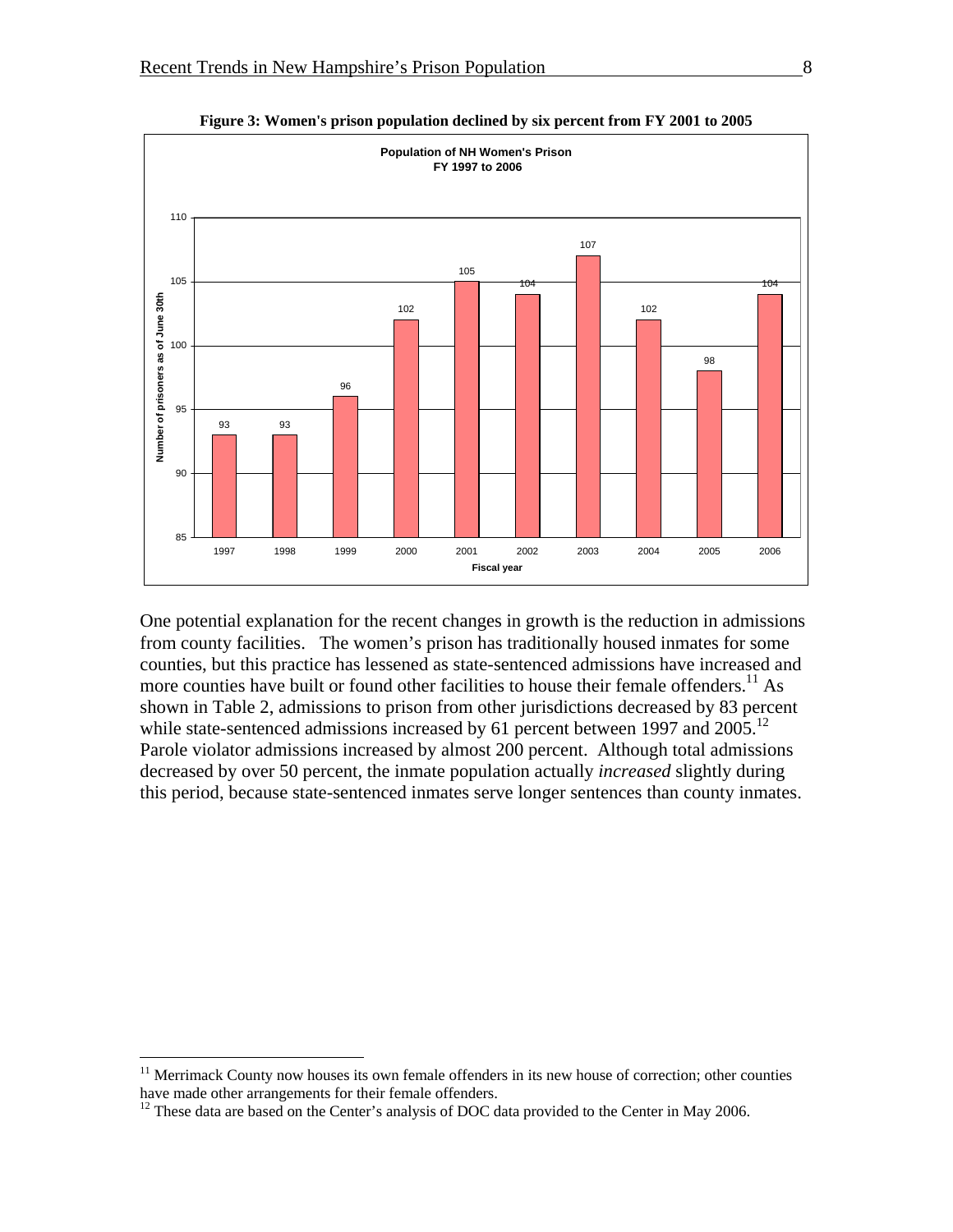| Total Admissions of Females Prisoners by Type of Admission, 1997 to 2005 |                               |                  |                        |                                |                      |        |  |  |  |
|--------------------------------------------------------------------------|-------------------------------|------------------|------------------------|--------------------------------|----------------------|--------|--|--|--|
| Calendar Year                                                            | Other<br><b>Jurisdictions</b> | Parole Violators | Probation<br>Violators | Sentenced<br><b>New Crimes</b> | Secure<br>Psych Unit | Total  |  |  |  |
| 1997                                                                     | 321                           | 18               | 20                     | 36                             |                      | 402    |  |  |  |
| 1998                                                                     | 336                           | 21               | 17                     | 32                             | 14                   | 420    |  |  |  |
| 1999                                                                     | 397                           | 15               | 21                     | 48                             | 16                   | 497    |  |  |  |
| 2000                                                                     | 411                           | 27               | 21                     | 47                             | 14                   | 520    |  |  |  |
| 2001                                                                     | 217                           | 27               | 38                     | 50                             | 11                   | 343    |  |  |  |
| 2002                                                                     | 155                           | 29               | 23                     | 52                             | 16                   | 275    |  |  |  |
| 2003                                                                     | 189                           | 27               | 15                     | 52                             | 7                    | 290    |  |  |  |
| 2004                                                                     | 185                           | 48               | 19                     | 35                             | 4                    | 291    |  |  |  |
| 2005                                                                     | 56                            | 53               | 27                     | 58                             | 3                    | 197    |  |  |  |
| Change '97- '05                                                          | $-83%$                        | 194%             | 35%                    | 61%                            | $-57%$               | $-51%$ |  |  |  |

**Table 2: County admissions decreased as state-sentenced female offenders increased** 

Parole violators represented only eight percent of all female admissions between 1997 and 2005, but they comprised 27 percent of all state-sentenced female admissions (excluding county and federal admissions). Similar to the prison population generally, the parole violators' percentage represents the largest share of state-sentenced admissions, and it is increasing, as shown in Figure 4.



**Figure 4: Female parole violators as a percent of state-sentenced admissions increasing**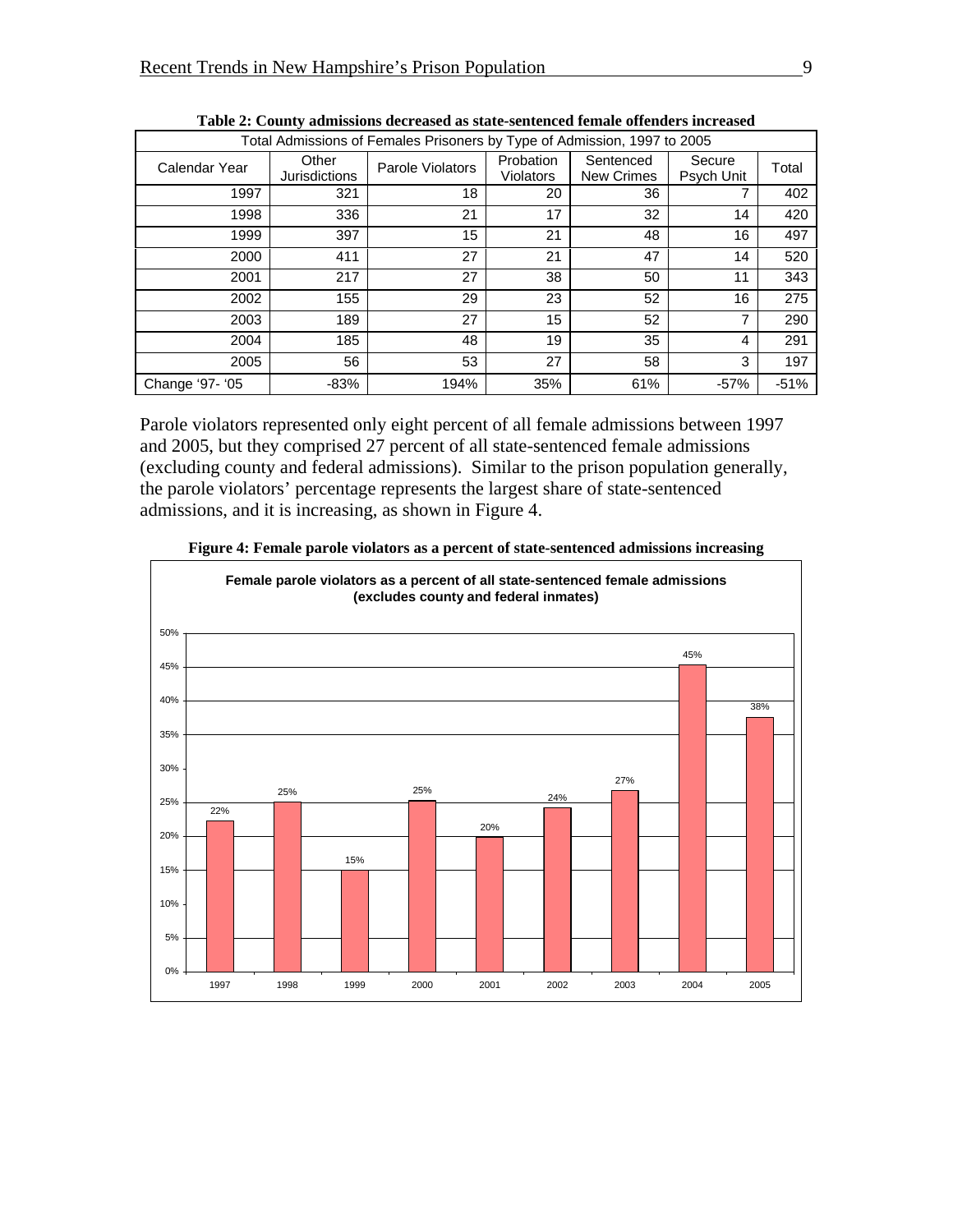Seventy-nine percent of admissions to the women's prison are for non-violent crimes, with property and drug crimes being the most common.<sup>13</sup> This high percentage of nonviolent felons may represent an opportunity to increase alternative sentencing. In fact, although women comprise only six percent of all state prisoners, they are already disproportionately represented in community alternatives: over one-quarter of those in the Academy program and on administrative home confinement are female.<sup>14</sup>

#### **Effect of NH Crime Rate on Prison Population Unknown**

The increase in the prison population over the past decade has not been driven by an increase in new crimes. Nationally, crime rates have fallen as incarceration rates have increased.<sup>15</sup> Incomplete data for New Hampshire make it impossible to know to what extent these trends are true for New Hampshire, though the prison data clearly show that recidivism and parole violations—not new crimes—are the primary forces driving prison admissions.

Relatively little is understood about crime rates in New Hampshire, despite its being a critical piece necessary to understanding trends in prisoners and corrections expenditures in the state. One reason for this is that the state's system of reporting is voluntary, and many police departments do not report data to the state. The NH Department of Safety reports the partial data to the U.S. Department of Justice, which estimates statewide crime rates based on those communities that do report data.

In 1999, only 54 police departments reported arrest statistics to the U.S. Department of Justice, and those communities constituted barely a third of the state's population.<sup>16</sup> Since that time, reporting has increased considerably. In 2003, communities that reported data represented approximately 70 percent of the state's population.17 This increased reporting will improve understanding of crime data going forward, though it does nothing to improve understanding of recent crime trends in New Hampshire and their implications for public policy.

Because New Hampshire's crime rates from past years are based on a small percentage of the state's population, it is not possible to look at trends to determine the relationship between the state's violent crime rates and its prison population. Figure 5 compares New

1

 $13$  This percentage is based on all female admissions between 1996 and 2003, and categorizes probation and parole violators according to their original sentencing offense.<br><sup>14</sup> The Academy percentage is based on offenders sentenced to the Academy in 1998, 1999, and 2004; the

home confinement percentage is based on data for January, February, May through August, and September of 2005 (the months for which DOC provided the Center with monthly data reports).

<sup>&</sup>lt;sup>15</sup> November 10, 2004 online article based on Bureau of Justice Statistics, available at jointogether.org/y/0,2521,575137,00.html.

<sup>&</sup>lt;sup>6</sup> From *Locked Up*, September 2001. At that time, ten other states and the District of Columbia also reported only partial arrest data to the federal government, according to data published in the *Sourcebook of Criminal Justice Statistics Online* (Table 4.5) at <u>www.ojp.usdoj.gov</u>. The *Sourcebook* noted that poor data quality from these 11 states made it inappropriate to compare crime rates across years.

quality from these 11 states made in the rate of the increased quality of the data, New <sup>17</sup> U.S. Department of Justice website. As one indicator of the increased quality of the data, New Hampshire is no longer footnoted as being a 'poor quality data' state.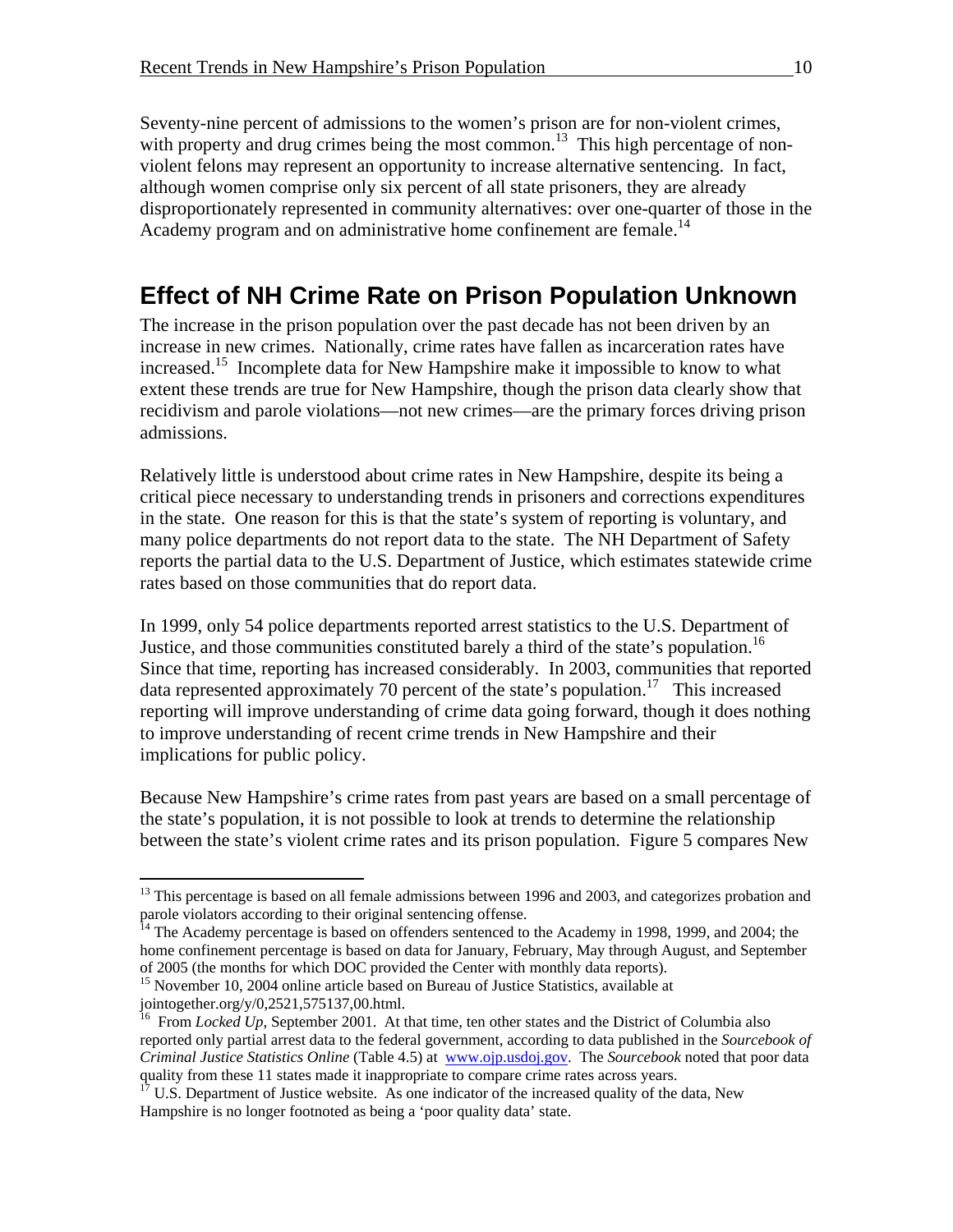Hampshire's prison population with national violent crime rates, in lieu of New Hampshire data, and shows that the national rate of violent crime increased only slightly from the 1980's to the 1990's, while the number of individuals in New Hampshire prisons more than tripled. This increase was due in large part to passage of the truth-insentencing act in 1983, which increased time served in prison by requiring all offenders to serve at least their minimum sentences without reductions for good behavior.



**Figure 5: Increase in NH prison population far exceeds increase in violent crime** 

It is clear that understanding the relationship between crime rates (not just for violent crimes) and the prison population is essential to understanding what corrections policies should be in the future. The state needs to continue to invest resources in ensuring accurate and complete data.

#### **Alternatives to Incarceration: the Academy**

In the FY 2003 biennial budget, lawmakers directed the DOC to consider "the diversion of parole and probation violators to the Academy Program, expanding Academy Program usage, and expanded use of home-confinement sentencing alternatives, with a goal of reducing the prison population by 300 inmates and closing the north or south wing of the state prison at Concord."18 This policy directive was based on the Center's research showing that the Academy, if used for prison-bound offenders, could be more cost effective than traditional incarceration.<sup>19</sup> Legislators coupled the directive with an

<sup>&</sup>lt;sup>18</sup> Excerpted from section 12 of the budget.

<sup>&</sup>lt;sup>19</sup> Based on conversations with legislative officials.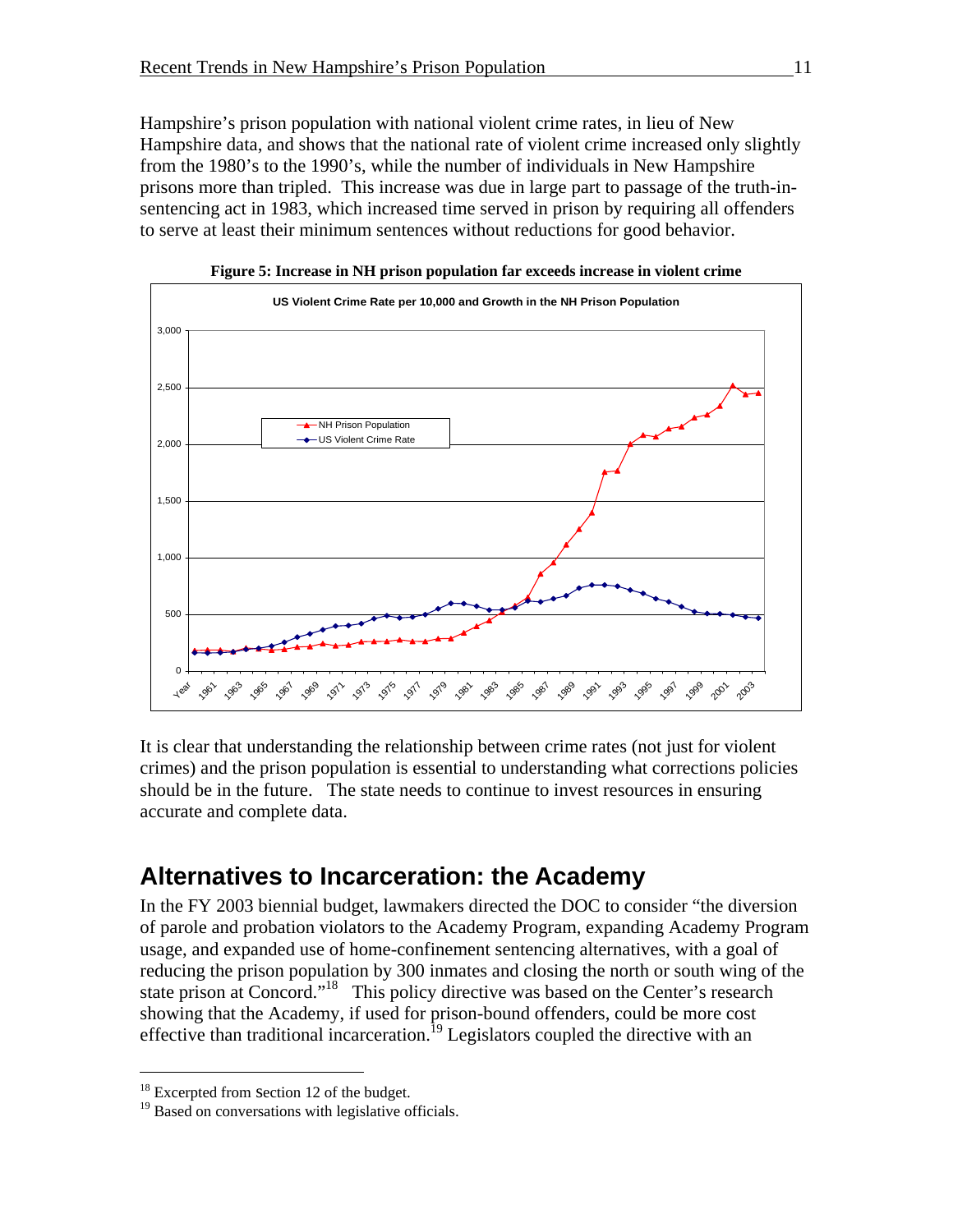expectation of DOC budget savings by the end of the budget period. Use of the Academy, however, has not expanded. Between January 2002 and September 2005 the number of offenders sentenced to the Academy actually declined slightly, as shown in Figure 6, and the Department met its budgetary constraints by cutting prison positions, many of which were dedicated to rehabilitation.<sup>20</sup>

The decrease in participation in the Academy is partly attributable to changes in DOC Academy providers and non-renewal of the Academy contract in Belknap County. It may also be due to a decline or variation in the number of offenders deemed appropriate for the program, or to the fact that the program has been level funded. The legislature has not increased Academy funding since FY 2002, though in the FY 2003 biennial budget it did authorize DOC to redirect other department funds to the Academy to achieve the goal of reducing the prison population.





While DOC controls the funding and management of the Academy, it cannot control who participates in the program; only judges can sentence offenders into the program. Given this situation, the department has questioned the appropriateness of its role in managing the program.<sup>21</sup> There continues to be wide variation in the relative number of offenders sentenced to the program across counties. In 2003 the Center found that counties with relatively low program utilization also had poor communication among Academy and

<sup>20</sup> DOC Annual Report 2004.

<sup>&</sup>lt;sup>21</sup> Les Dolecal, DOC Assistant Commissioner, June 2006.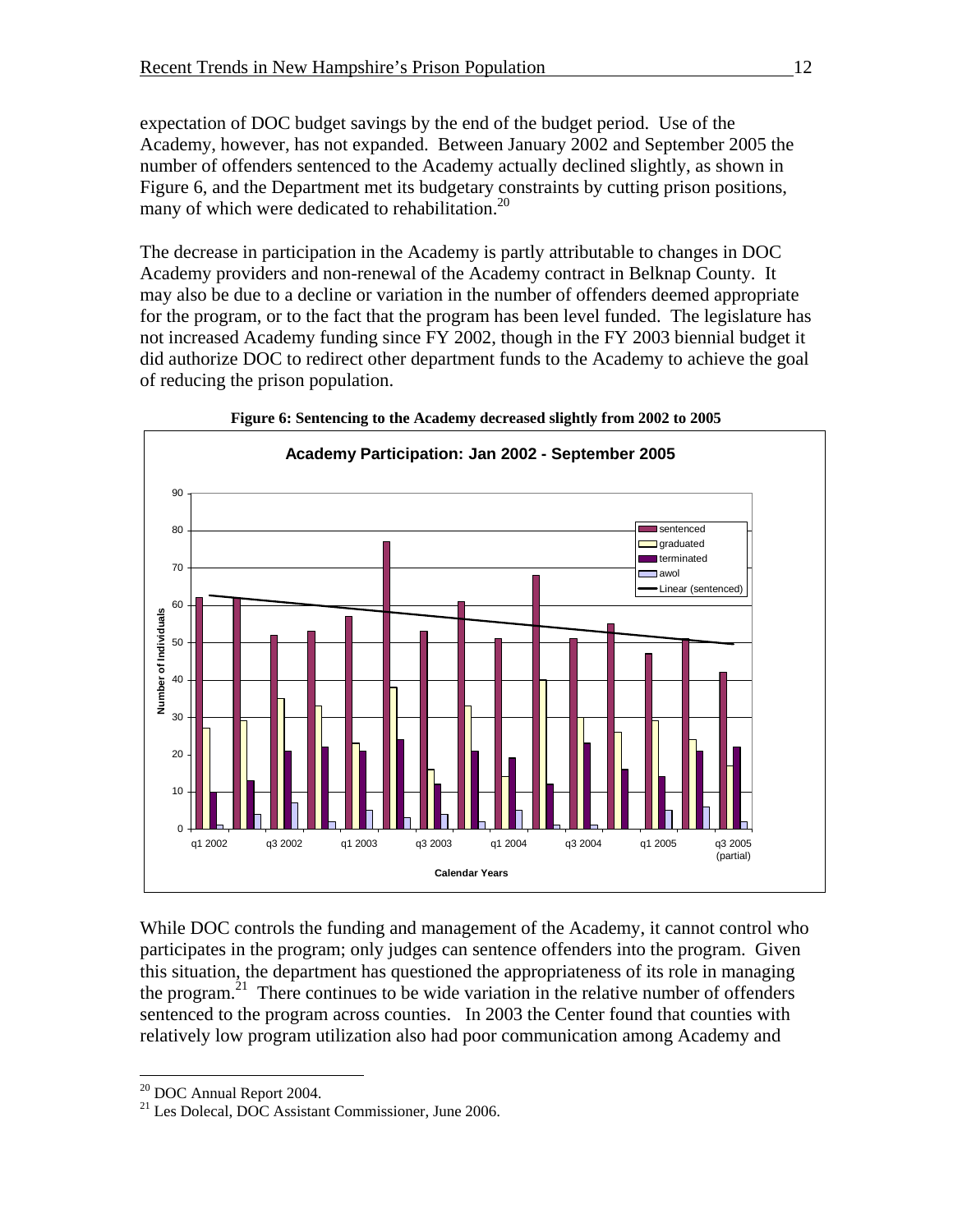criminal justice professionals, and that judges' utilization was partly affected by their confidence in the program's management and standards. The Center recommended that the department provide better information about program performance to the judiciary.<sup>22</sup> Since then the Department has indeed taken steps to improve data collection on Academy performance, though it has not yet issued reports on performance.

Figure 7 illustrates the variation in utilization by showing the average number of offenders sentenced to the Academy per  $10,000$  county residents.<sup>23</sup> The rate varies from a low of zero in Belknap County, where DOC elected not to renew the provider's contract, to a high of 12 offenders per 10,000 residents in Sullivan County. This variation in utilization has remained fairly consistent since  $2000$ <sup>24</sup>





The two counties with the highest Academy usage also have higher rates of state prison utilization, as measured by the average number of prisoners per  $10,000$  residents,<sup>25</sup> also shown in Figure 7. If policy makers wish to encourage the use of alternatives to prison

<sup>&</sup>lt;sup>22</sup> *Under the Influence Part 2: Treating Addictions, Reducing Corrections Costs, February 2003, available* at www.nhpolicy.org.<br><sup>23</sup> Figure 7 averages the most recent three-years of data available for the Academy and state prison releases.

Although the time periods of the two measures are not exactly the same, the data provide a rough measure of the relative utilization of the two sentencing options.

<sup>24</sup> The variation in utilization rates for 2000 to 2002 can be found in the Center's *Under the Influence Part* 

*<sup>2:</sup> Treating Addictions, Reducing Corrections Costs*, p. 26, February 2003, available at www.nhpolicy.org. 25 The average number of prisoners is based on the number of prison releases each year by county of sentencing, and is taken from DOC Annual Reports.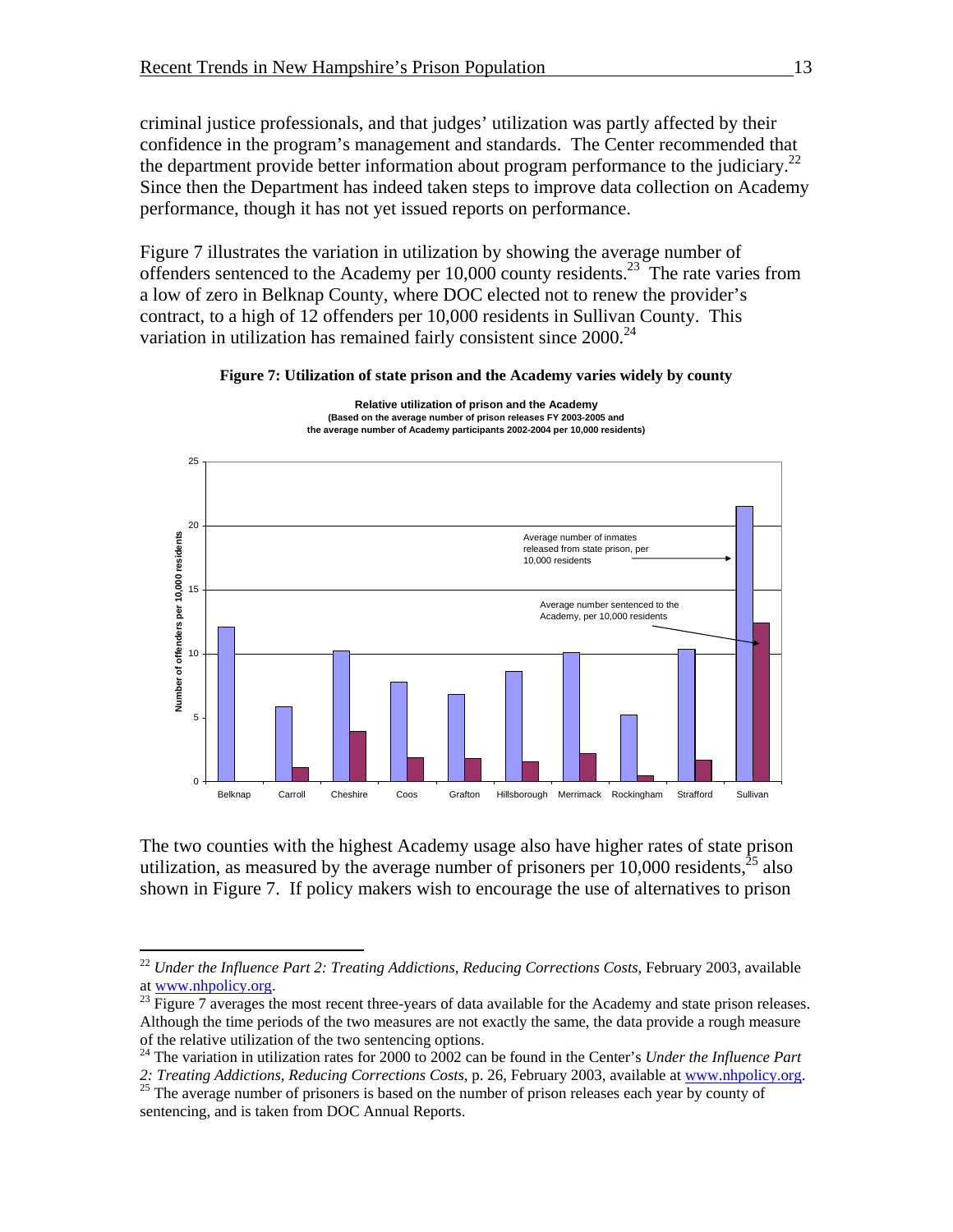and control incarceration costs, understanding the basis for this variation and increasing communication about program standards and management at the local level is critical.

Recently, more state policy makers have begun to call for expanded use of appropriate alternatives to incarceration. In May 2006, the Citizen's Commission on the Courts recommended expanding alternative sentencing options throughout the state as a way to reduce costs, rehabilitate offenders, and reduce crime.<sup>26</sup> Although the state has a variety of alternative sentencing programs scattered around the state, availability varies by county and there is no uniform system of alternative programs available consistently statewide. A list of the state's alternative sentencing and diversion programs appears below:

#### **Prison alternatives or post-prison programs:**

- The Academy
- 30-day parole violator program at the Laconia State Prison
- Federally funded re-entry program in Manchester
- Early release from prison to drug court supervision in Strafford County

#### **County house of correction alternatives:**

- Community corrections programs in three counties
- Diversion and education programs in Merrimack County
- Pretrial programs in Merrimack and Strafford Counties
- Electronic monitoring in some northern counties
- Restorative justice program in Belknap county
- Adult drug court in Strafford County

#### **Alternatives for juveniles:**

 $\overline{a}$ 

- Six juvenile drug courts
- Juvenile diversion in many towns, funded by the state, counties, and municipalities

# **The Aging Prison Population: Challenges for the Future**

Another important trend among New Hampshire's state prison population is that, like New Hampshire's general population, the inmate population is aging. The policy implications associated with an aging prison population have received only indirect review and analysis in New Hampshire. As noted in previous work by the Center, the Department of Correction's annual reports provide little information about the demographics of the state-prison population noting only that medical costs are rising because "our population is getting increasingly older." Review by the Legislative Budget Assistant has brought some focus on the issue of prison health care costs only indirectly by linking the issue to policy surrounding the aging of the prison population.

<sup>&</sup>lt;sup>26</sup> The Commission's report is available online http://www.nhcitcourts.org.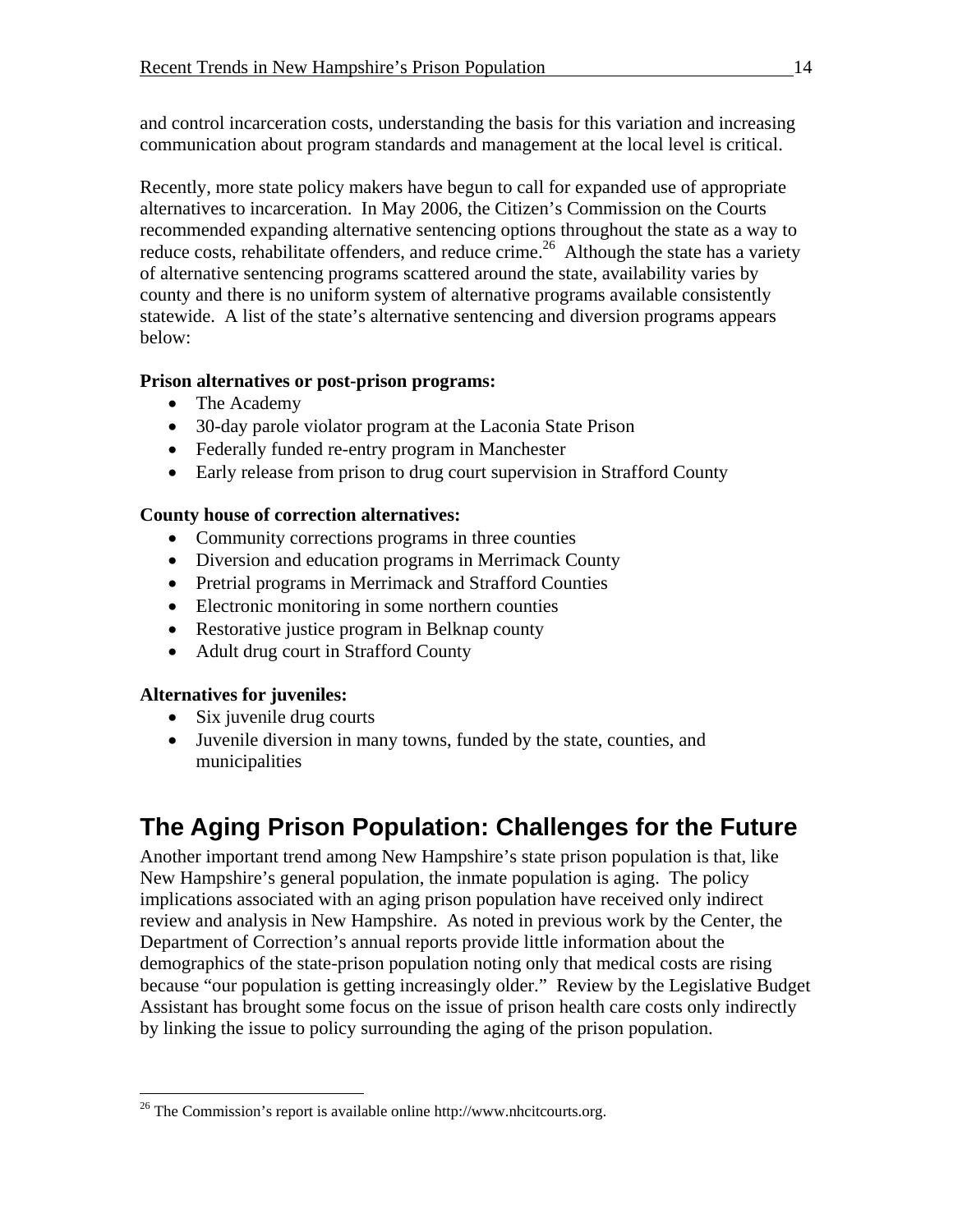Nonetheless, the DOC, like other state agencies, will be struggling with the rising costs of health care compounded by an aging population that uses more services.

As Figure 8 illustrates, an increasing share of the prison population is over the age of 40. Between 1996 and 2005, the percent of prisoners over 40 increased from 24 to 36 percent, and there is no reason to expect this trend to slow.





The implications of this trend from a cost management perspective are clear: older prisoners have significantly higher health care costs and are thus more expensive to house and care for. One study estimated the annual cost of incarcerating a geriatric prisoner to be  $$70,000.<sup>27</sup>$  New Hampshire's average annual cost for the general prison population is  $$28,143.<sup>28</sup>$ 

A different dimension of the same problem is the infrastructure needs of an aging prison population. The reductions in an individual's ability to manage daily activities and increased likelihood of dementia and falls associated with aging will likely require modifications to the basic architecture of the prison as well as staff support for prisoners who are no longer able to make their beds or simply move around the prison. As Figure 9 illustrates, the number of state prison inmates aged 61 and over has more than doubled

<u>.</u>

<sup>&</sup>lt;sup>27</sup> This study was summarized in *Corrections Journal*, March 22, 2006, "Study Details Safety Problems Faced by Geriatric Prisoners," p. 5; the study was based on prisoners in California.

 $^{28}$  Department of Corrections FY 2005 Annual Report, p. 30, this cost excludes the cost of general DOC administration.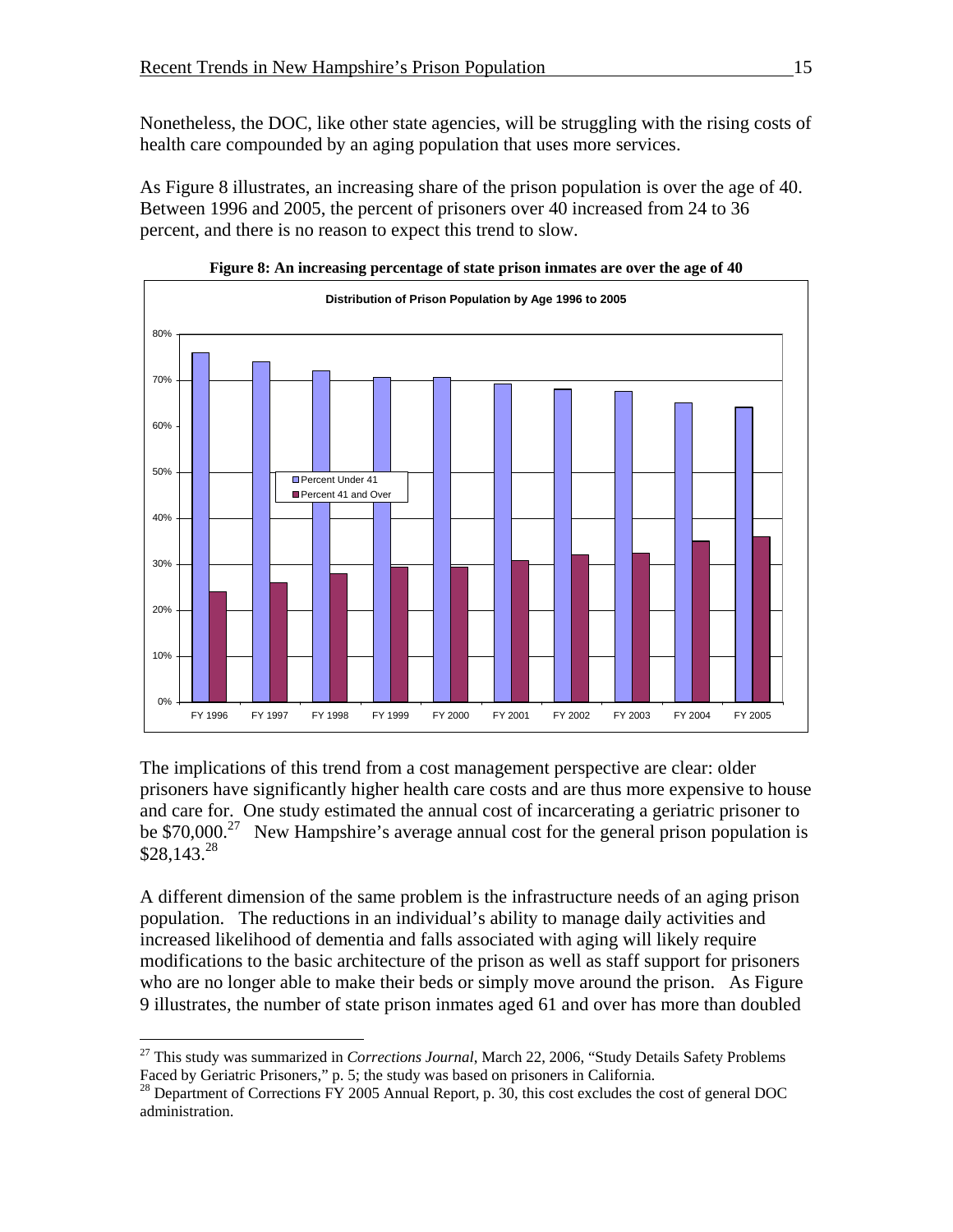in the past 10 years. Just as the mental health facilities at New Hampshire's state hospital have specialized units for older patients, the prison system may ultimately need to create geriatric wings for its older inmates.



**Figure 9: The percentage of prisoners who are elderly has doubled in 10 years** 

New Hampshire has been fortunate compared to other states in that the overall percent of the population that is incarcerated is among the lowest in the nation. Nevertheless, our prison population has grown by about 600 percent since 1981, and the corrections budget is one of the fastest growing expenditures from the state's general fund. Understanding the prison population drivers and trends will help policy makers grapple with difficult spending and programming choices that lie ahead.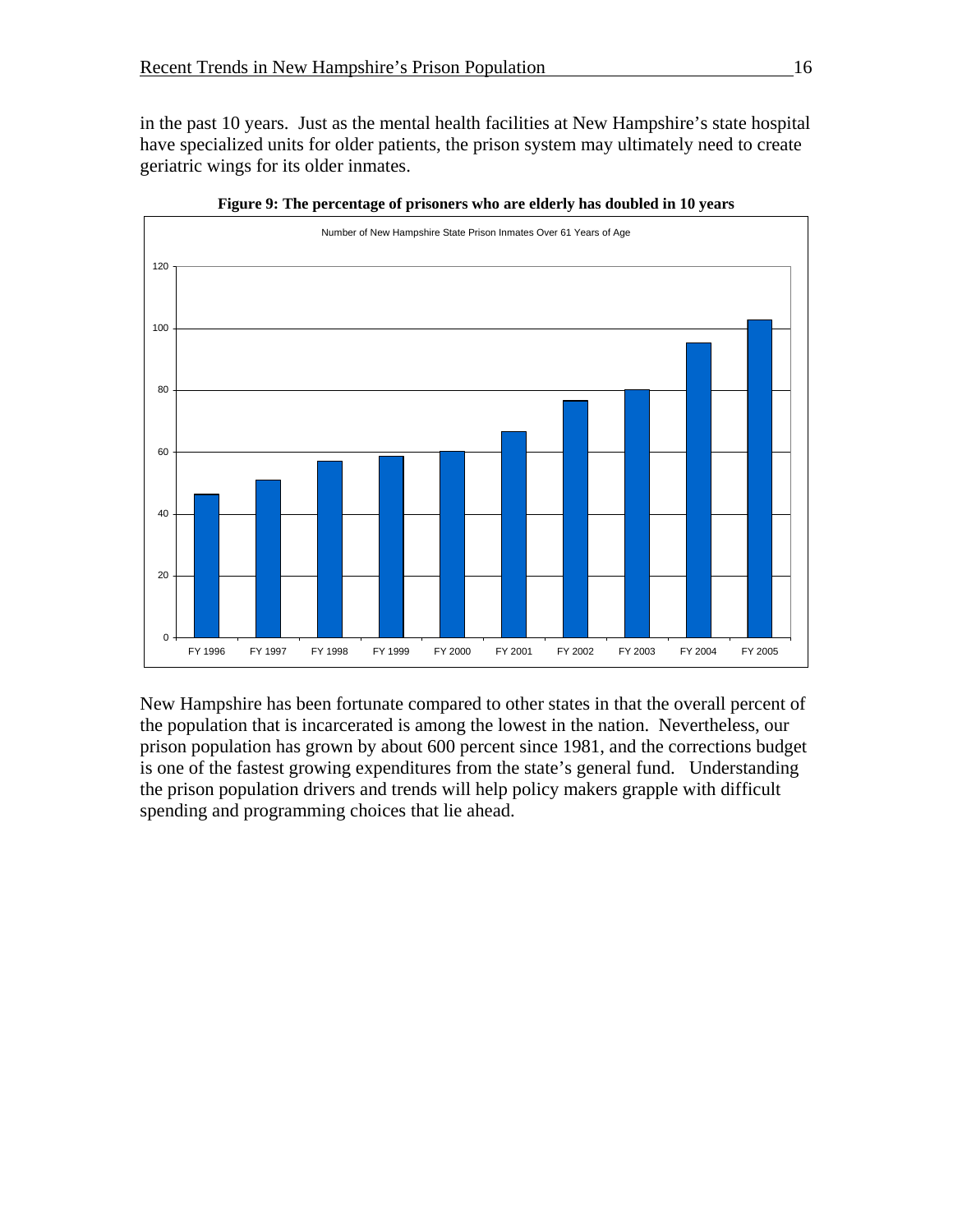# Want to know more? -- Become a subscriber.

#### **The NH Center for Public Policy Studies needs you.**

**Since 1996** the Center has delivered to New Hampshire's policy makers, news organizations, and citizens objective analysis that has become the foundation for better public policy. The Center gets no state or federal appropriation. We have survived and flourished because of the extraordinary generosity of the New Hampshire Charitable Foundation and a growing list of private donors. To maintain our independence, we need to broaden our base of contributors.

**Our goal:** 100 new contributors, each donating \$1,000 for an annual subscription to our research reports and an invitation to our policy forums.

**Our guarantee:** Even if you don't subscribe, you can get our reports for free. You can download them from our website or call and we'll mail you copies. For free. That's our mission: "to raise new ideas and improve policy debates through quality information and analysis on issues shaping New Hampshire's future," and to do so in ways that make the information available to *everyone:* legislators, school boards, small-business owners, voters. *As long as we can raise enough unrestricted money to support our inquiry into problems that matter to New Hampshire, we will keep making that information available at no cost to people who will use it.* 

**Our independence:** The Center is a private, nonpartisan, not-for-profit organization. Our board of directors sets our research agenda. This report is a product of a research project sponsored by the Endowment for Health but most of the Center's work has no particular sponsor. Unrestricted donations allow the Center to pursue topics that grant-makers typically won't support: local governance, school funding, and corrections. The Center exists only because of the generosity of our donors.

**To subscribe:** Send a check to: New Hampshire Center for Public Policy Studies One Eagle Square, Suite 510 Concord, NH 03301

Please include your mailing address and your name as you would like it to appear in our list of donors. Your donation is 100 percent tax deductible. For more information about the Center and its work, call Steve Norton, Executive Director at snorton@nhpolicy.org or call (603) 226-2500.